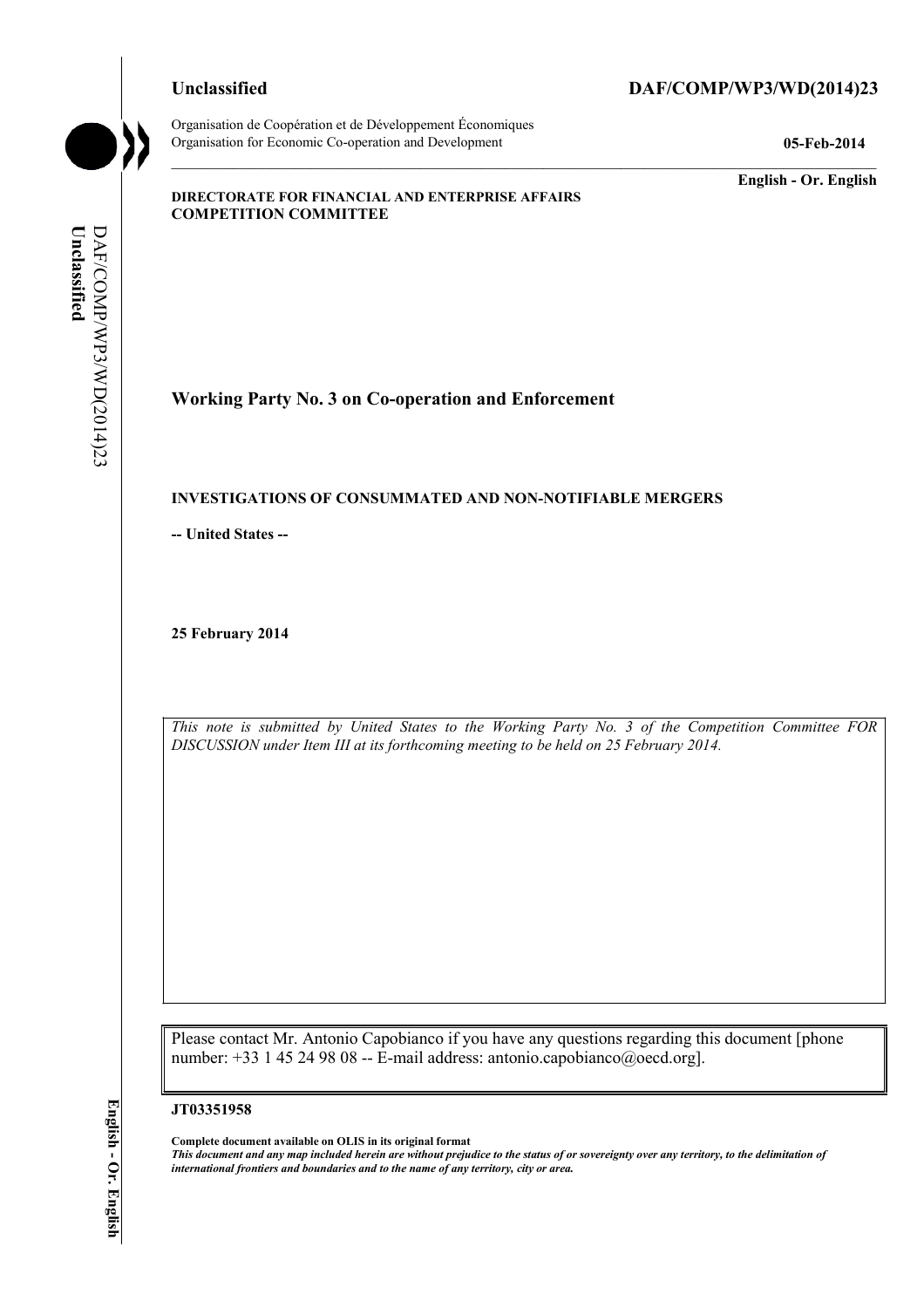# **− United States −**

# **1. Pre-merger notification regime**

*Are mergers that meet specific size and geographic nexus thresholds subject to mandatory notification provisions in your jurisdiction? If so, is there a mandatory period following the notification during which the parties are prohibited from consummating the merger? (Please note: detailed descriptions of merger notification provisions are not necessary for purposes of this roundtable, which focuses on the situations below.)* 

acquisition and, in certain acquisitions, the size of the parties as measured by their sales and assets. 1. In the United States, the Department of Justice and the Federal Trade Commission (collectively, "the Agencies"), State Attorneys General, and private parties can challenge mergers and acquisitions under federal and state antitrust laws. The Hart-Scott-Rodino Act, 15 U.S.C. § 18a, Section 7A of the Clayton Act (the "Act" or "HSR Act"), requires that parties to certain mergers or acquisitions notify the Agencies before consummating the proposed acquisition. The parties must then wait a specified period, usually 30 days (15 days in the case of a cash tender offer or a bankruptcy sale), before they may complete the transaction. Whether a particular acquisition is subject to these requirements depends upon the value of the Acquisitions, that lack sufficient nexus to U.S. commerce and certain classes of acquisitions that are not likely to raise antitrust concerns are exempted from the premerger notification statute's coverage.<sup>1</sup>

with the request (or, in the case of a tender offer or a bankruptcy sale, after the acquiring person complies). the Agency may go to court to seek an injunction prohibiting the transaction. Whereas the Department of 2. If either Agency determines during the waiting period that further inquiry is necessary, the Agency is authorized by the HSR Act to issue a request for additional information and documentary material ("second request"). The second request extends the waiting period for a specified period (usually 30 days, but 10 days in the case of a cash tender offer or bankruptcy sale) after all parties have complied If competitive concerns remain at the end of the second request waiting period, the Agency and the merging parties may enter into a settlement with remedies designed to address the competitive concerns or Justice ("DOJ") seeks preliminary and permanent injunctions in court, the Federal Trade Commission ("FTC") typically seeks to preliminarily enjoin the transaction in court pending the outcome of an administrative challenge before the Commission, which may result in the Commission's entry of a cease and desist order barring the transaction.

# **2. Review of mergers falling below notification thresholds**

*For a merger that does not meet the notification thresholds or is otherwise exempt from the notification requirement, does your agency have authority under your merger review provisions to review the merger? If so, what remedies are available, and do they differ from remedies available in a notifiable transaction? Does your agency have authority to review such mergers under some other provision of your competition law, and if so, what remedies are available?* 

3. Although the U.S. premerger notification system subjects most mergers of significant size to premerger competitive review, a transaction does not have to be subject to such review for the Agencies to be able to challenge it under the antitrust laws. Under Section 7 of the Clayton Act, 15 U.S.C. § 18 – which was enacted many years before the HSR Act – the Agencies can challenge acquisitions of stock or assets, without regard to whether the acquisition requires a premerger notification under the HSR Act, and

 1

*See* 16 CFR 802.50-51 (nexus) and generally 15 U.S.C. § 18a(c) and 16 CFR Part 802.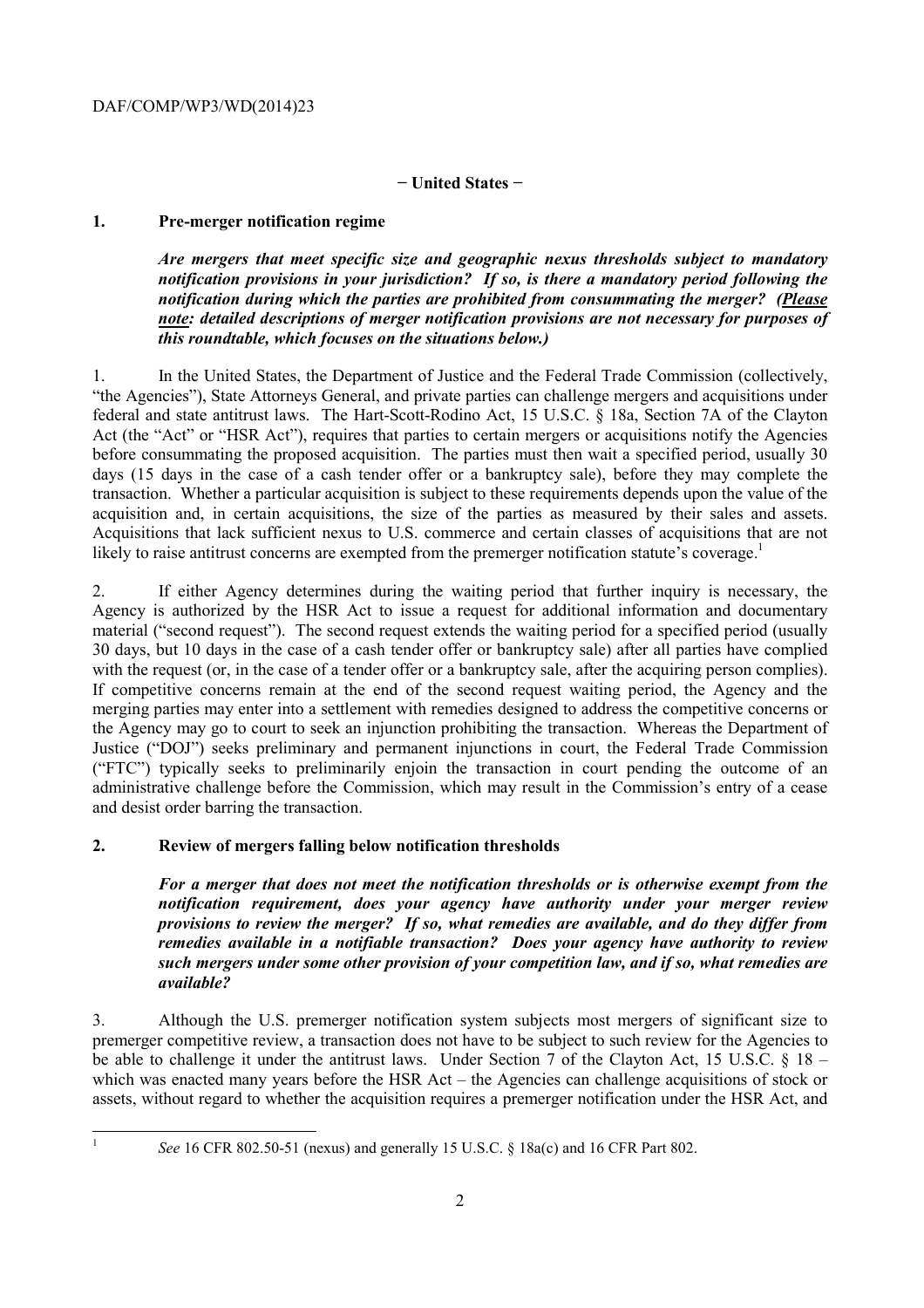have investigated and challenged a number of transactions that were not reportable under the HSR Act.<sup>2</sup> If such challenges can be brought either before or after a transaction is consummated. Indeed, the Agencies a consummated merger violates the antitrust laws, the same types of remedies are available as in the case of reportable mergers.3

 are statistics showing the number of DOJ merger investigations and challenges by fiscal year: 4. The number of challenges to consummated and non-notifiable mergers has increased since 2000, partly as a result of the annual increase in the notification thresholds mandated by amendments made that year to the HSR Act (the thresholds increase based on the change in the gross national product). Following

|                                                                   | 2009 | 2010     | 2011 | 2012           | 2013     |
|-------------------------------------------------------------------|------|----------|------|----------------|----------|
| <b>Total Preliminary</b><br>Inquiries Opened<br>(HSR and non-HSR) | 68   | 64       | 90   | 74             | 65       |
| Non-HSR Preliminary Inquiries                                     | 19   | 9        | 18   | 12             | 15       |
| <b>Consummated Preliminary</b><br>Inquiries Opened                | 6    | 3        | 4    | 4              | 4        |
| <b>Total Merger Challenges</b>                                    | 12   | 19       | 20   | 19             | 15       |
| Non-HSR Challenges                                                | 4    | 6        | 4    |                | 3        |
| Challenges of Consummated<br>Transactions                         | 3    | $\theta$ |      | $\overline{c}$ | $\theta$ |

# *If your agency decides to challenge a consummated merger that was not subject to mandatory notification provisions, what remedies can your agency seek? Have you had success with remedies in these situations? Please provide examples.*

5. As noted in the response to Question 2, in the case of a consummated merger, whether or not it was subject to mandatory notification, the Agencies can obtain the same types of remedies that are available in the case of reportable mergers. Depending on the extent of integration (sometimes called the "scrambling") of the firms' operations, degradation of assets, or other changes in the market – all of which depend to some extent on how quickly after consummation the Agencies become aware of the merger – simple structural remedies may not be available or effective.

 *York v. Twin America LLC*, 12 CV 8989 (S.D.N.Y., filed Dec. 11, 2012), *available at* The Agencies ordinarily do not make information as to the applicability of the HSR Act to any given transaction public. But it is worth noting that the Agencies have challenged numerous consummated mergers in the period following the enactment of the HSR Act. *See, e.g., FTC and State of Idaho v. St. Luke's Health Sys., Ltd.*, 1:12-cv-00560-BLW-REB (D. Id. filed March 13, 2013), *available at*  www.ftc.gov/opa/2013/03/stluke.shtm; *U.S. v. Bazaarvoice, Inc.*, C13-0133 (N.D. Cal., filed Jan. 10, 2013), *available at* www.justice.gov/atr/public/press\_releases/2013/291185.htm; *U.S. and State of New*  www.justice.gov/atr/public/press\_releases/2012/290136.htm; *In the Matter of Polypore International, Inc.*, Docket No. 9327 (Complaint issued Sept. 10, 2008), *available at* www.ftc.gov/enforcement/cases-andproceedings/cases/2013/12/polypore-international-inc-corporation-matter.

<sup>3</sup> *See* U.S. Dep't of Justice, *Antitrust Division Policy Guide to Merger Remedies* (June 2011), *available at*  www.justice.gov/atr/public/guidelines/272350.pdf, and Bureau of Competition, Fed. Trade Comm'n, Statement of Federal Trade Commission's Bureau of Competition on Negotiating Merger Remedies (Apr. 2, 2003), *available at* www.ftc.gov/tips-advice/competition-guidance/merger-remedies.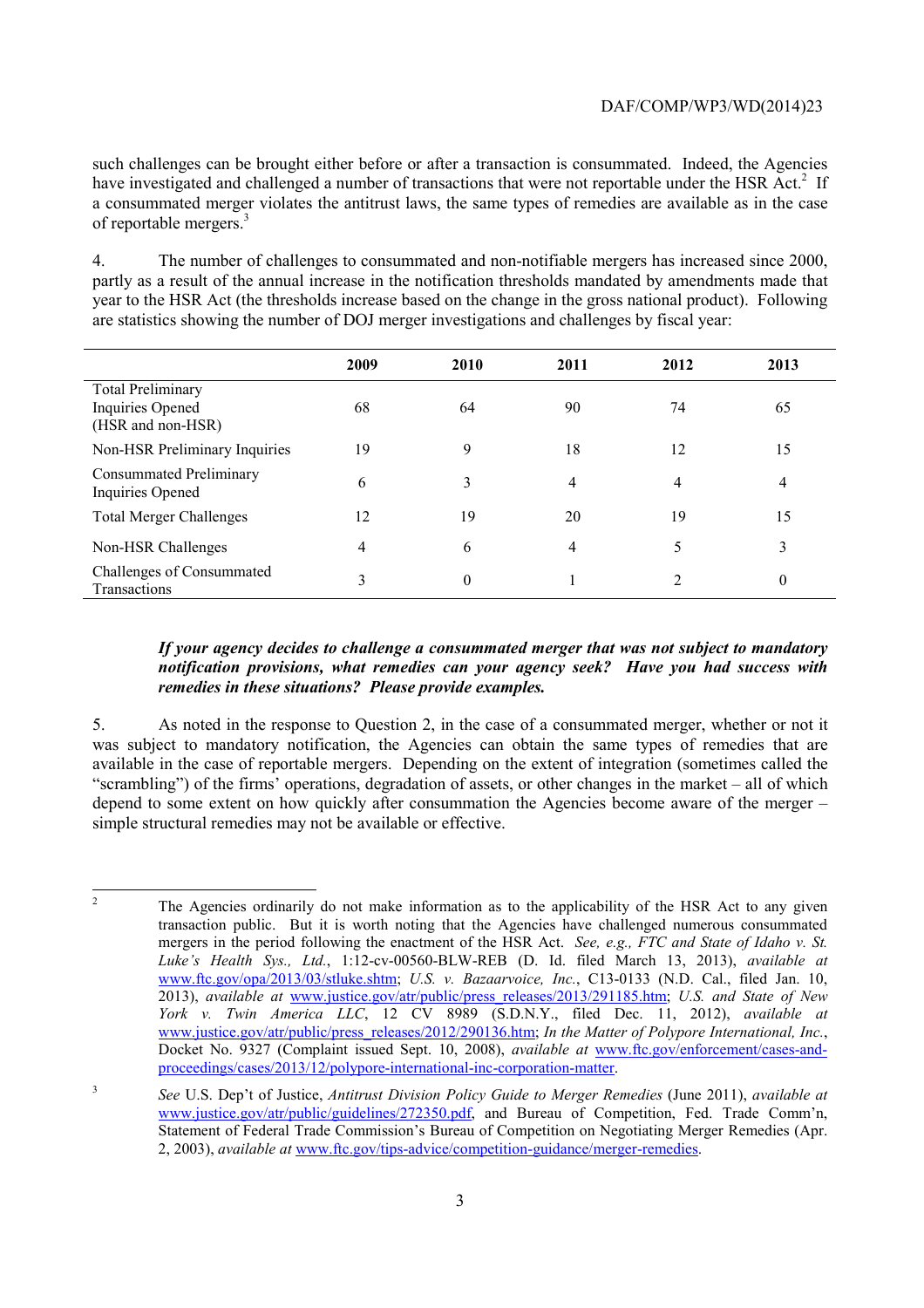$\overline{a}$ 

6. Following are some examples of Agency challenges to consummated mergers that were not subject to HSR notification.

 retailers to display product ratings and reviews on their websites. DOJ began investigating the transaction within days of its closing after it learned of the consummated deal. On January 8, 2014, following a three-7. On January 10, 2013, DOJ filed a lawsuit in U.S. District Court for the Northern District of California challenging the June 2012 acquisition of PowerReviews, Inc. by Bazaarvoice Inc. The complaint alleged that Bazaarvoice's acquisition of PowerReviews eliminated the company's only significant rival in the market for product ratings and reviews platforms used by U.S. manufacturers and week trial, the District Court found that the acquisition would likely have anticompetitive effects and therefore violated Section 7 of the Clayton Act. While Bazaarvoice argued that PowerReviews was a "weak and unworthy competitor," the Court found that portrayal "belied by the plethora of documents showing that, prior to the merger, Bazaarvoice considered PowerReviews its strongest and only credible competitor, that the two companies operated as a duopoly, and that Bazaarvoice's management believed that the purchase of PowerReviews would eliminate its only real competitor." The Court also rejected arguments by Bazaarvoice that any number of technology companies could enter the market, observing that: "The marketplace may be filled with many strong and able companies in adjacent spaces. But that does not mean that entry barriers become irrelevant or are somehow more easily overcome. To conclude otherwise would give eCommerce companies carte blanche to violate the antitrust laws with impunity with the excuse that Google, Amazon, Facebook, or any other successful technology company stands ready to restore competition to any highly concentrated market." Remedy proceedings are currently in progress.

in the sensor market, and agree to provide training and technical support regarding the divested assets. 8. On January 2, 2014, DOJ filed a lawsuit and proposed settlement challenging the acquisition by Heraeus Electro-Nite LLC of certain assets of Midwest Instrument Company Inc. that substantially lessened competition in the market for sensors used in the steel manufacturing process. DOJ learned of the non-reportable transaction after it occurred in September 2012, and acquired assets already had been integrated into Heraeus's business, supply contracts had been terminated, and foreign production facilities had closed. To restore competition, the proposed consent decree requires Heraeus to divest certain acquired assets to a pre-approved buyer. Heraeus is required to waive non-compete provisions it had imposed on some former employees, and provide the new entrant with information about former personnel who might be available. Heraeus must also give advance notice of any future non-reportable acquisitions Finally, to overcome a customer qualification process barrier to entry, Heraeus must allow customers of the new entrant to use Heraeus products for testing and qualification purposes.<sup>5</sup>

 clinics to diagnose and treat various diseases). The Commission's order required Cardinal Health to 9. In October 2011, the FTC issued a consent order resolving charges that Cardinal Health, Inc.'s acquisition of three nuclear pharmacies from Biotech reduced competition for low-energy radiopharmaceuticals in Las Vegas, Nevada (radiopharmaceuticals are used in hospitals and cardiology reconstitute and sell the acquired nuclear pharmacies to an FTC-approved buyer along with related intellectual property and permits. In addition, the order required Cardinal Health to provide the Commission with advance notice of future acquisitions in the relevant markets.<sup>6</sup>

See "At the Intersection of Antitrust & High-Tech: Opportunities for Constructive Engagement," Remarks by DAAG Renata B. Hesse (Jan. 22, 2014), *available at* www.justice.gov/atr/public/speeches/303152.pdf.

<sup>5</sup> *See* U.S. Dep't of Justice, Antitrust Case Filings, *U.S. v. Heraeus Electro-Nite Co., LLC, available at*  www.justice.gov/atr/cases/heraeus.html.

<sup>&</sup>lt;sup>6</sup> See In the Matter of Cardinal Health, Inc., http://www.ftc.gov/enforcement/cases-andproceedings/cases/2012/04/cardinal-health-inc.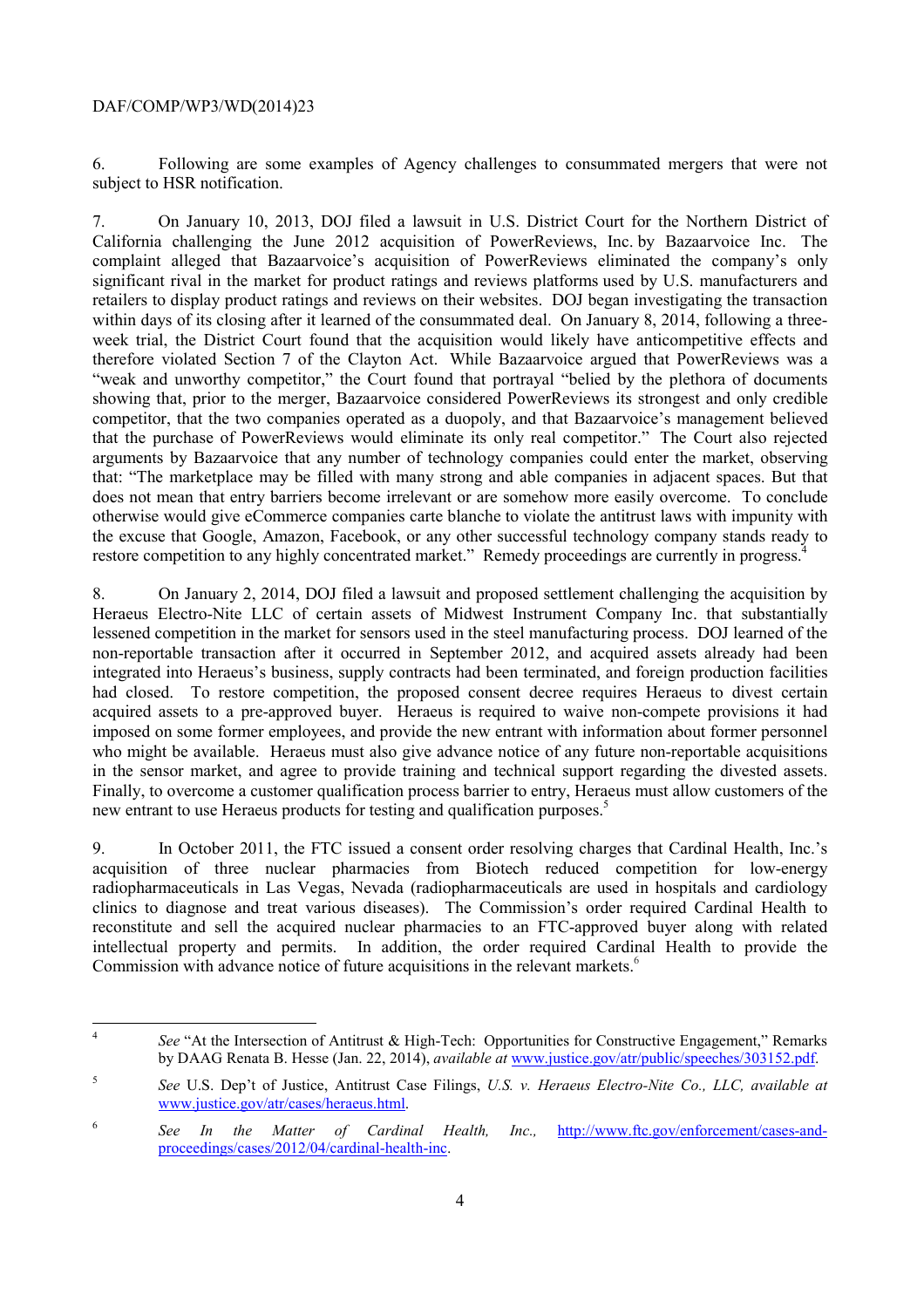battery separators (which are key components of lead-acid batteries) and was therefore unlawful. The 10. In December 2010, the FTC, in an administrative proceeding, found that Polypore International, Inc.'s consummated acquisition of Microporous Products likely harmed competition in several markets for Commission ordered Polypore to divest Microporous to an FTC-approved buyer, and ordered a variety of ancillary relief provisions in support of the divestiture.<sup>7</sup>

11. In September 2009, Election Systems & Software, Inc. ("ES&S") acquired Premier Election Solutions, Inc., combining the two largest providers of voting equipment systems in the U.S. DOJ learned of the acquisition after consummation, and sued in March 2010, simultaneously filing an Asset Preservation Stipulation and Order, and a proposed Final Judgment. Given the diminution and dismantling of the Premier assets since ES&S acquired the company, relief that replicated the condition of Premier prior to the acquisition was not available. The final judgment required  $ES&S$  to divest (1) all the assets needed for an acquirer to compete in the voting equipment systems market, including intellectual property related to the Premier systems it had purchased; (2) tooling and fixed assets used to manufacture those systems; and (3) existing inventory and parts related to the Premier systems. ES&S was also required to divest a fully paid-up, non-exclusive, irrevocable license to certain products previously licensed to Premier. Other conditions intended to facilitate the acquirer's ability to compete included a waiver by ES&S of non-competition agreements for employees, and contractual terms that might otherwise prevent customers from selecting the acquirer for voting equipment services.<sup>8</sup>

12. In July 2008, Microsemi Corporation acquired most of the assets of Semicoa, Inc. DOJ learned of the transaction after consummation, and filed a complaint in December 2008 alleging that the transaction significantly lessened competition in the market for certain signal transistors and diodes used in aerospace and military applications. The court entered an order that month to preserve and maintain the relevant assets. A consent decree was entered in January 2010 that required the divestiture of essentially all the assets acquired in 2008. In addition, Microsemi was ordered to provide DOJ with advance notice of any future acquisitions in the relevant markets.<sup>9</sup>

# *Are there differences in practice or procedure for the investigation or challenge of a consummated or non-notifiable transaction?*

13. One obvious difference between investigations of notifiable and non-notifiable mergers is the manner in which the Agencies learn of the transaction. In the absence of an HSR notification, the Agencies become aware of possibly anticompetitive mergers through news reports, complaints from competitors or customers, information from other investigations, or, in some cases, self-reporting by the parties.

 form of civil investigative demands is available to obtain the same information from the parties, but if they Agencies in order to expedite Agency review. 14. The statutory waiting periods described above in the answer to Question 1 do not apply to a merger that is not subject to the HSR Act. Investigative procedures are largely the same for non-notifiable mergers as for notifiable ones, although there is no second request procedure. Compulsory process in the have already consummated the merger, they may not have the same incentives to cooperate with the

 $\overline{a}$ matter. See In the Matter of Polypore International, Inc., Docket No. 9327 (Complaint issued Sept. 10, 2008), www.ftc.gov/enforcement/cases-and-proceedings/cases/2013/12/polypore-international-inc-corporation-

matter. 8 *See* U.S. Dep't of Justice, Antitrust Case Filings, *U.S. v. Election Systems & Software, Inc.*, *available at*  www.justice.gov/atr/cases/ess.html.

<sup>9</sup> *See* U.S. Dep't of Justice, Antitrust Case Filings, *U.S. v. Microsemi Corporation, available at*  www.justice.gov/atr/cases/microsemi.htm.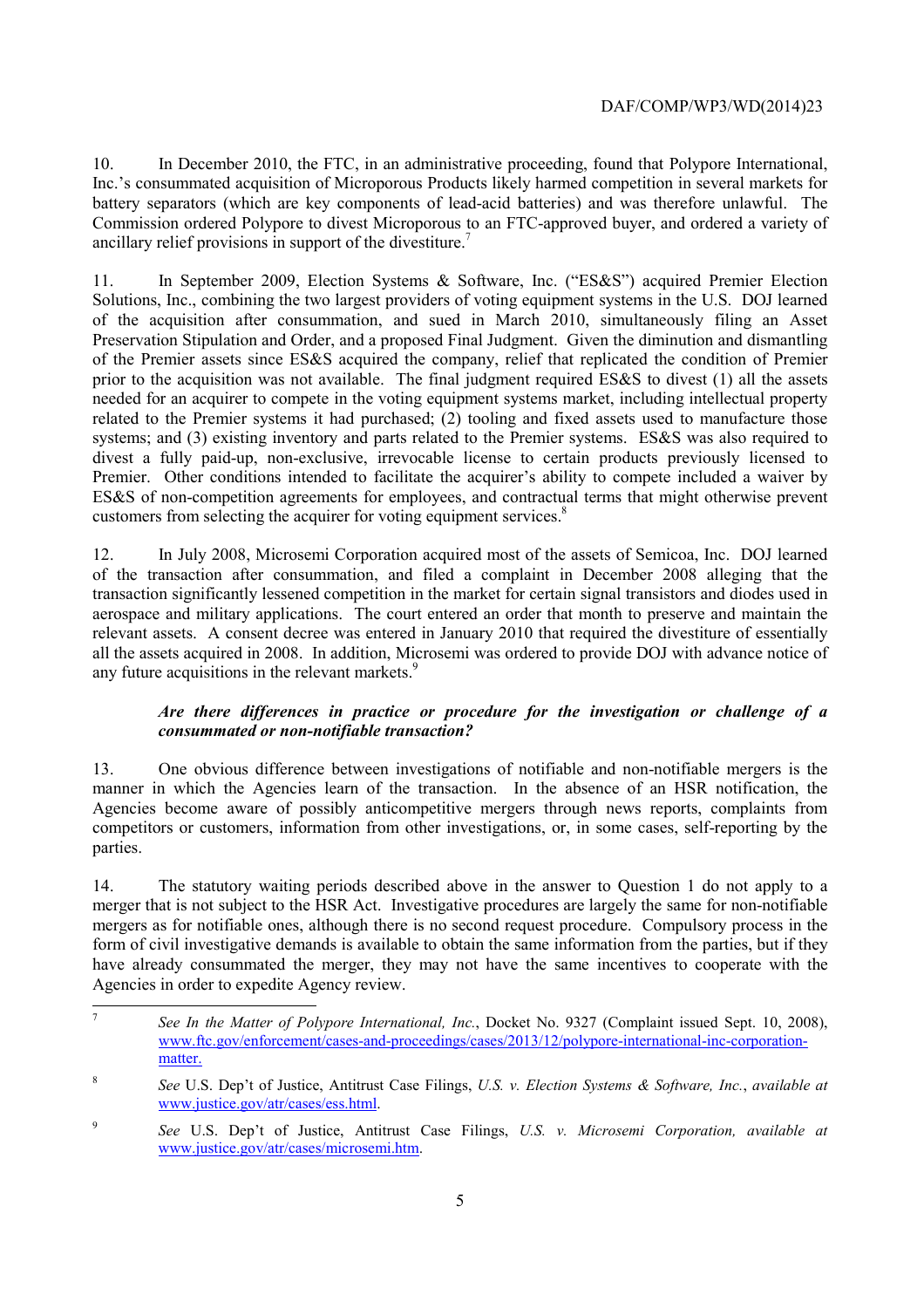15. Timing issues are critical in the absence of the statutory waiting periods. If the transaction has just been consummated, the Agencies will proceed rapidly in order to avoid changes in the disposition of assets that would make it more difficult to restore competition in the event the transaction is deemed to violate the law, but the process is in practice no different than if the parties had not yet merged. The Agencies are likely to seek a timing agreement for the review process, and may seek an agreement from the parties to maintain the status quo; the Agencies can also seek a hold separate order from the court pending completion of the investigation.

16. If an Agency opens an investigation months after consummation, there may be evidence of actual anticompetitive effects that occur after the closing; in fact, those effects may be the reason why the Agency decided to investigate. Importantly, the legal standard does not change in the review of consummated mergers -- no proof of actual anticompetitive effects is required.<sup>10</sup> Although "post-merger evidence showing a lessening of competition may constitute an 'incipiency' on which to base a divestiture suit,"<sup>11</sup> the converse is not true. Indeed, the Supreme Court has stated that the probative value of post-acquisition evidence offered by a defendant has been "found to be extremely limited."<sup>12</sup> "The need for such a limitation is obvious. If a demonstration that no anticompetitive effects had occurred at the time of trial or of judgment constituted a permissible defense to a § 7 merger divestiture suit, violators could stave off such actions merely by refraining from aggressive or anticompetitive behaviour when such a suit was threatened or pending."<sup>13</sup>

# **3. Review of mergers that should have been notified but were not**

 *they subject to penalties? In such a case, does your agency retain the power to review the If the parties fail to notify a merger that was subject to mandatory notification provisions, are merger under merger review or other competition law provisions? Is there a time limit on when the agency can bring an enforcement action?* 

 failure to comply with the HSR Act's notification and waiting period requirements, the Agencies have the 17. Under Section 7A(g)(1) of the Act, 15 U.S.C. § 18a(g)(1), the United States can sue any person that fails to comply with the Act's notification and waiting period requirements for a civil penalty of up to \$16,000 for each day the violation continues. The Agencies examine the circumstances of each violation to determine whether penalties should be sought and the appropriate amount.<sup>14</sup> All of the civil penalty cases brought by the United States have been settled by consent decrees. Civil penalties can be and have been sought even if the underlying transaction is not anticompetitive. In addition to seeking penalties for

See Memorandum Opinion at 138, *United States v. Bazaarvoice*, No. 3:13-cv-00133-WHO (N.D. Cal. Jan. 8, 2014) (rejecting argument that "the government cannot carry its burden if post-merger evidence shows continued price competition and innovation or if 'affected customers have testified the merger is not harmful'"), *available at www.justice.gov/atr/cases/f302900/302948.pdf.* 

<sup>11</sup> *U.S. v. General Dynamics Corp.,* 415 U.S. 486 (1974).

 $12$ *Id.*, at 504-05.

 $13$  1205 (3d ed. 2009). <sup>13</sup> *Id. See also* Memorandum Opinion at 108-09, *United States v. Bazaarvoice*, No. 3:13-cv-00133-WHO (N.D. Cal. Jan. 8, 2014) (finding post-acquisition evidence regarding pricing to be "inconclusive" and in any event "manipulatable" and therefore "entitled to little weight"), *available at*  www.justice.gov/atr/cases/f302900/302948.pdf; 5 Phillip Areeda & Herbert Hovenkamp, *Antitrust Law* ¶

<sup>&</sup>lt;sup>14</sup> The Agencies often have determined not to seek civil penalties when parties have inadvertently failed to file *and* the parties made corrective filings promptly after discovering the failure to file, submitted an acceptable explanation for their failure to file, did not benefit from the violation, and have not previously violated the Act.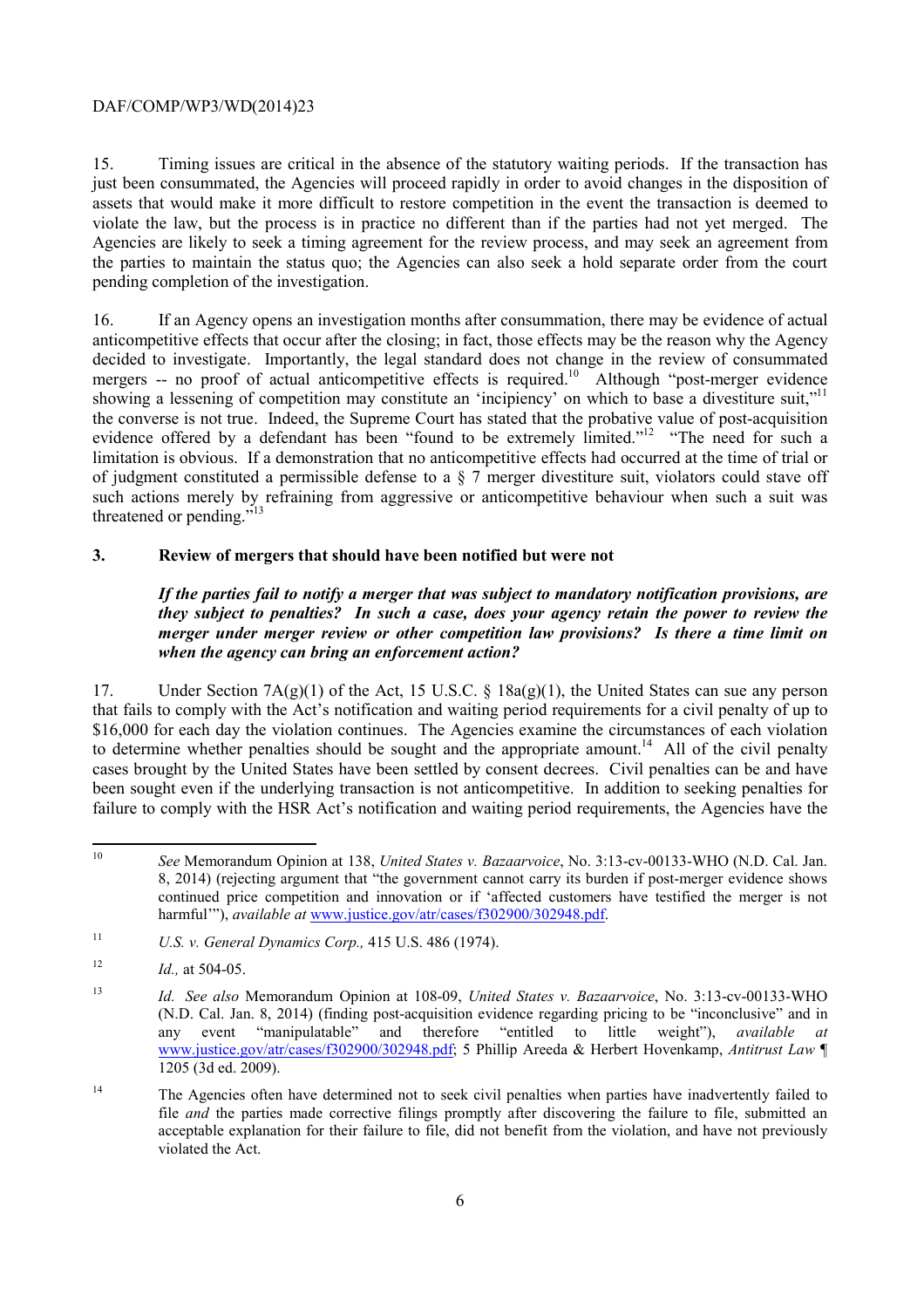authority under Section 7 of the Clayton Act to review and challenge the underlying transaction and have done so in several instances. As noted in the answer to Question 7 below, Section 7 contains no time limit on challenging the underlying transaction.<sup>15</sup>

## *If an anticompetitive merger should have been notified, but was not, and it has already been consummated, what remedies can your agency seek? Have you had success with remedies in these situations? Please provide examples.*

United States that supports that business.<sup>16</sup> In a transaction involving Sara Lee Corporation, where the 18. The Agencies have authority to investigate and challenge in court under Section 7 a transaction that parties have failed to properly report in accordance with the HSR Act. The remedy available in such circumstances is the same as for any Section 7 matter. The Agencies have obtained divestitures, partial or complete, to resolve competitive concerns in these situations. Over the years, there have been several examples of HSR civil penalties cases involving consummated transactions that have also resulted in successful divestitures after an investigation on the merits. For example, in a transaction involving Mahle GmbH, where the Agencies obtained the maximum civil penalty of more than \$5.6 million for an intentional failure to file, the Agencies required the divestiture of the acquired company's U.S. piston business, including two factories and a research and development center, as well as technology outside the Agencies obtained a \$3.1 million civil penalty for failure to file, divestiture of several bands of shoe care products was required. $17$ 

divest the acquired business.<sup>18</sup> In another matter, the Agencies obtained a \$2.97 million civil penalty from 19. Similarly, the Agencies have obtained substantive relief in addition to civil penalties in instances in which the parties consummated acquisitions after having filed incomplete HSR notifications (*e.g.*, failure to produce required business documents). For example, the Agencies obtained a \$4 million civil penalty from Hearst Trust for filing an incomplete premerger notification and also required the company to Automatic Data Processing for filing an incomplete premerger notification, and required the company to divest the acquired assets and offer a license to necessary data.<sup>19</sup>

 $\overline{a}$ 

United States v. E.I. du Pont de Nemours & Co., 353 U.S. 586 (1957).

 $16$ U.S. v. Mahle, 1:97CV01401 (D.D.C. filed June 19, 1997), *available at www.ftc.gov/news-events/press*releases/1997/06/ftc-obtains-56-million-german-and-brazilian-piston-manufacturers (press release for civil penalty case), and *In the Matter of Mahle Gmb* FTC C-3736 (June 6, 1997), *available at*  www.ftc.gov/news-events/press-releases/1997/06/announced-actions-june-6-1997 (press release for divestiture).

<sup>17</sup> U.S. v. Sara Lee Corp., 1:96CV00196 (D.D.C. filed Feb. 6, 1996), *available at* www.ftc.gov/opa/1996/02/sara.shtm (press release for civil penalty case); Press Release, Fed Trade Comm'n, Sara Lee Agrees to Pay Record Civil Penalty to Settle Charges Over Shoe-Care Product Acquistion (Feb. 6, 1996), *available at* www.ftc.gov/news-events/press-releases/1996/02/sara-lee-agreespay-record-civil-penalty-settle-charges-over-shoe; *In the Matter of Sara Lee Corp*., *available at*  www.ftc.gov/enforcement/cases-and-proceedings/cases/1996/02/sara-lee-corporation-united-statesamerica-ftc.

<sup>18</sup> U.S. v. Hearst Trust, 1:01CV02119 (D.D.C. filed Oct. 11, 2001), *available at* **Error! Hyperlink reference not valid.**www.ftc.gov/news-events/press-releases/2001/10/hearst-corporationsettles-chargesfiling-incomplete-pre-merger (press release for civil penalty case), and *FTC v. Hearst Trust*, 1:01CV00734 (D.D.C. filed Dec. 14, 2001), *available at* **Error! Hyperlink reference not valid.**www.ftc.gov/newsevents/press-releases/2001/12/hearst-corp-disgorge-19-million-and-divest-business-facts-and (press release

<sup>19</sup> for divestiture).<br>*U.S. v. Automatic Data Processing, Inc.*, 1:96CV00606 (D.D.C. filed Mar. 27, 1996); *In the Matter of Automatic Data Processing, Inc*., FTC Docket 9282 (filed June 18, 1997) www.ftc.gov/news-events/pressreleases/1997/10/announced-actions-october-24-1997 (press release for consent order).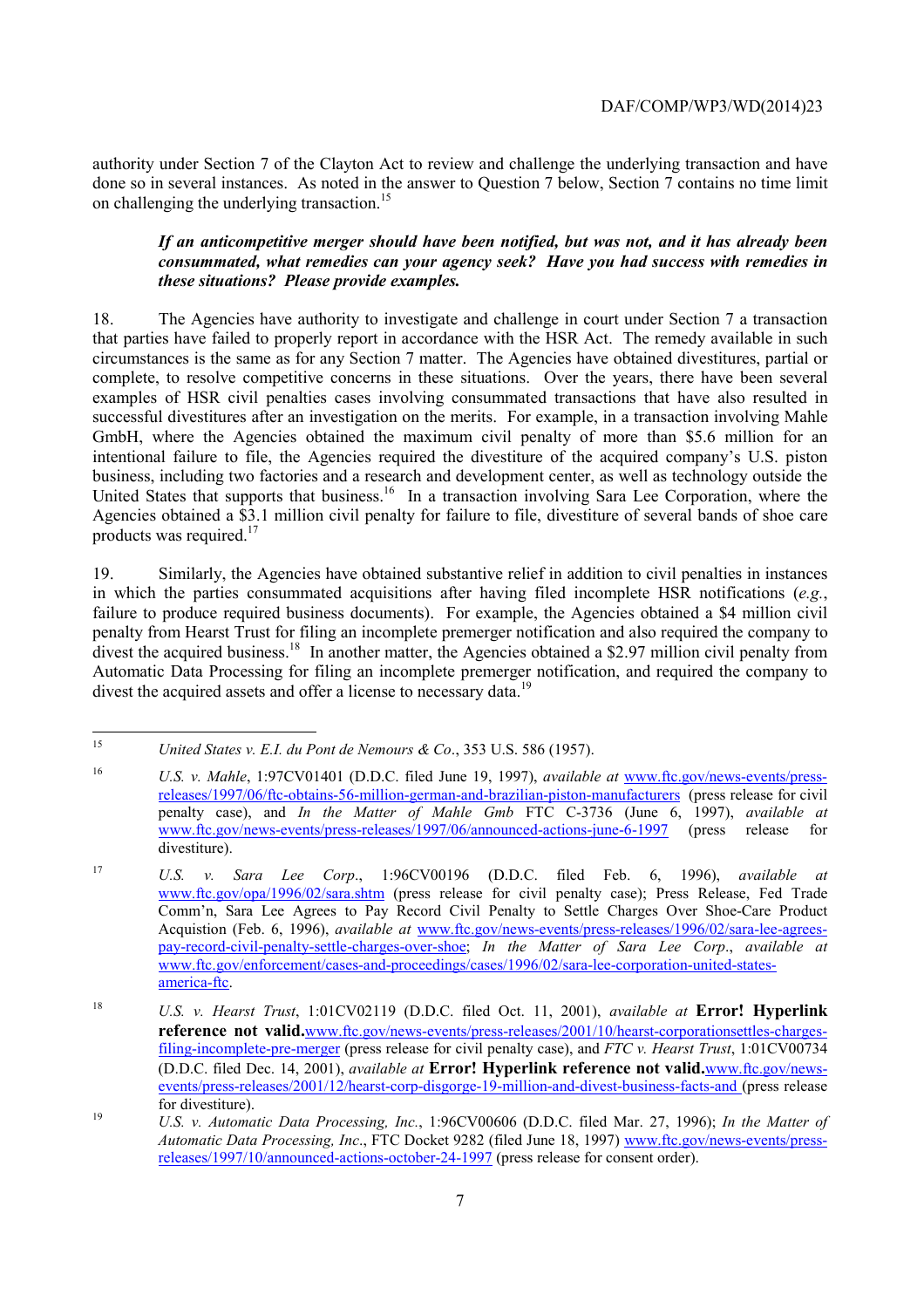## **4. Subsequent review of previously cleared and consummated mergers**

*If your agency decides after investigation not to challenge a merger, or has approved a merger with remedies, but later concludes that the merger in fact was anticompetitive, can the agency still challenge the merger, either (1) under your merger review law, either by reopening the original investigation or by starting a new one, or (2) under some other provision of your competition laws? What remedies are available then? Is there a time limit on when such a post-merger review can take place? Please provide examples.* 

20. In the U.S., the Agencies do not "clear" or "approve" mergers. Although they may issue a public statement upon closing certain investigations without taking enforcement action,<sup>20</sup> this is not in any legal sense an official "approval" and the statement creates no rights for the parties. If the Agencies later conclude that a merger may have anticompetitive consequences, they can file a complaint challenging the transaction.

conducting an investigation."<sup>23</sup> Roughly four months after expiration of the 30-day statutory waiting substantially lessened competition in four relevant product markets in the U.S., in violation of the Clayton and FTC Acts. To restore competition, the FTC ordered CB&I to create two separate, stand-alone months. The FTC's decision and order were upheld on appeal.<sup>24</sup> In *Evanston*, too, the FTC subsequently challenged a previously cleared transaction.<sup>25</sup> The HSR Act explicitly provides that the Agencies' decision 21. In 1957, the Supreme Court upheld a 1949 DOJ suit challenging stock acquisitions that occurred in 1917-19, $^{21}$  although Clayton Act challenges so many years after a transaction are exceptional. The FTC's challenge to Chicago Bridge & Iron Company's (CB&I) acquisition of certain Pitt-Des Moines, Inc. (PDM) assets provides a useful example.<sup>22</sup> In September 2000, the parties notified the Agencies of the proposed acquisition pursuant to HSR. More than 30 days later, but before the parties executed the acquisition, the FTC notified CB&I "that it had significant antitrust concerns about the acquisition and was period, CB&I consummated the acquisition. The FTC subsequently issued an administrative complaint challenging the completed acquisition, and following an administrative trial found that the acquisition divisions capable of competing in the relevant markets, and to divest one of those divisions within six not to challenge following an HSR review is not a bar to a future Clayton Act case.<sup>26</sup> Remedies available are the same broad equitable remedies that would have been available at the time of the merger, although changes in the markets may make remedies that would have been appropriate at the earlier time no longer suitable.

 <sup>20</sup> *See* Antitrust Division, United States Department of Justice, *Issuance of Public Statements Upon Closing of Investigations* (December 12, 2003), *available at* www.justice.gov/atr/public/guidelines/201888.pdf.

 $21\,$ U.S. v. E. I. du Pont de Nemours & Co., 353 U.S. 586 (1957).

<sup>&</sup>lt;sup>22</sup> *See* Press Release, Fed. Trade Comm'n, FTC Rules That Chicago Bridge & Iron Company Acquisition Is Anticompetitive (Jan. 6, 2005), *available at* www.ftc.gov/news-events/press-releases/2005/01/ftc-ruleschicago-bridge-iron-company-acquisition-anticompetitive/.

<sup>&</sup>lt;sup>23</sup> *Chicago Bridge & Iron Co. v. F.T.C.*, 534 F.3d 410, 420 and n.2 ( $5^{th}$  Cir. 2008).

 $^{24}$  *Id.* 

<sup>25</sup> <sup>25</sup> *In re* Evanston Nw. Healthcare Corp., F.T.C. No. 9315 (Aug. 6, 2007), *available at*  www.ftc.gov/os/adjpro/d9315/070806opinion.pdf.

<sup>&</sup>lt;sup>26</sup> 15 U.S.C. § 18a(i)(1).